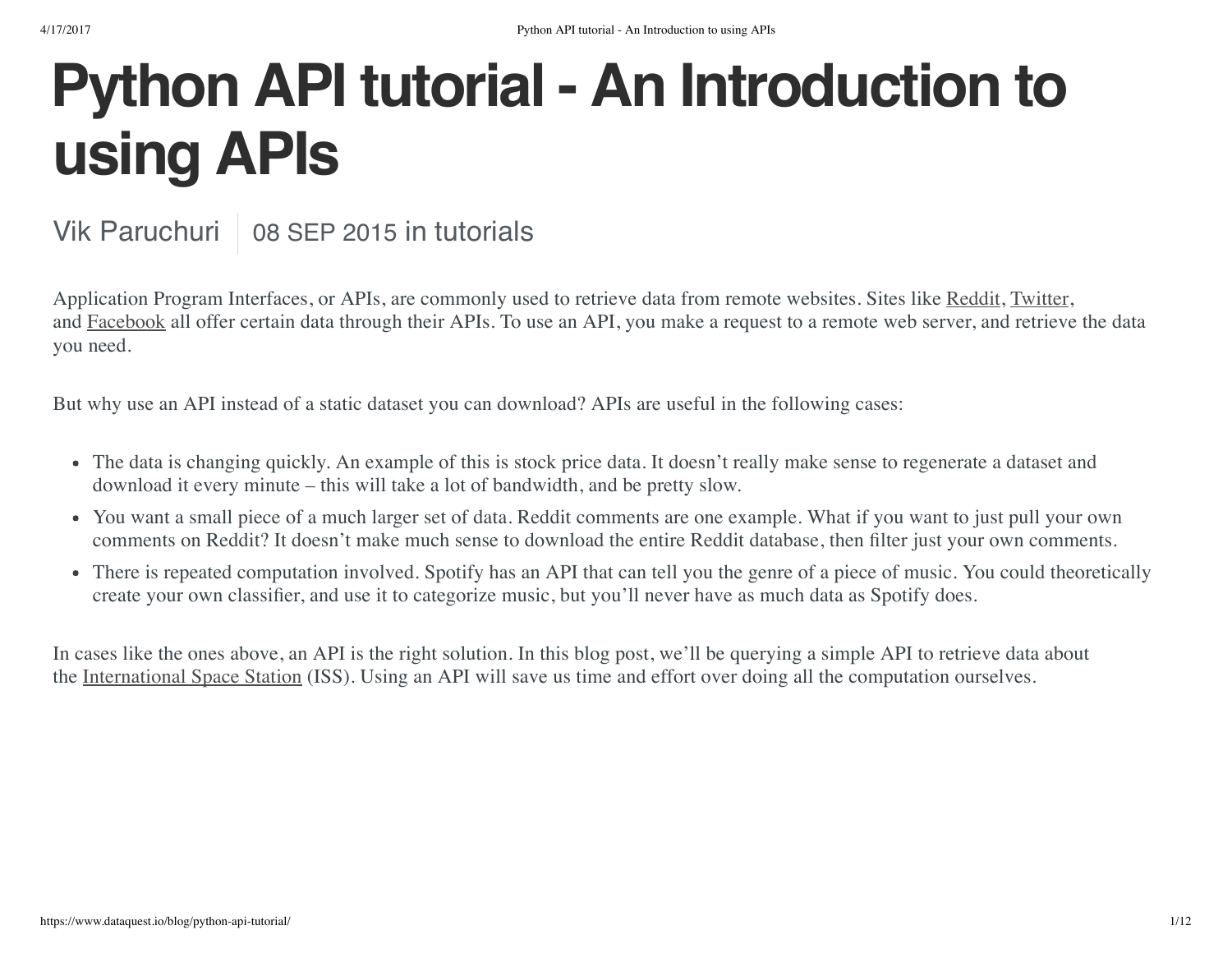

The International Space Station.

### **API Requests**

APIs are hosted on web servers. When you type www.google.com in your browser's address bar, your computer is actually asking the www.google.com server for a webpage, which it then returns to your browser.

APIs work much the same way, except instead of your web browser asking for a webpage, your program asks for data. This data is usually returned in JSON format (for more on this, checkout our tutorial on [working](https://www.dataquest.io/blog/python-json-tutorial/) with JSON data).

In order to get the data, we make a request to a [webserver.](http://www.python-requests.org/en/latest/) The server then replies with our data. In Python, we'll use the requests library to do this. In this Python API tutorial we'll be using Python 3.4 for all of our examples.

## **Type of requests**

https://www.dataquest.io/blog/python-api-tutorial/ 2/12 There are many different types of requests. The most commonly used one, a *GET* request, is used to retrieve data.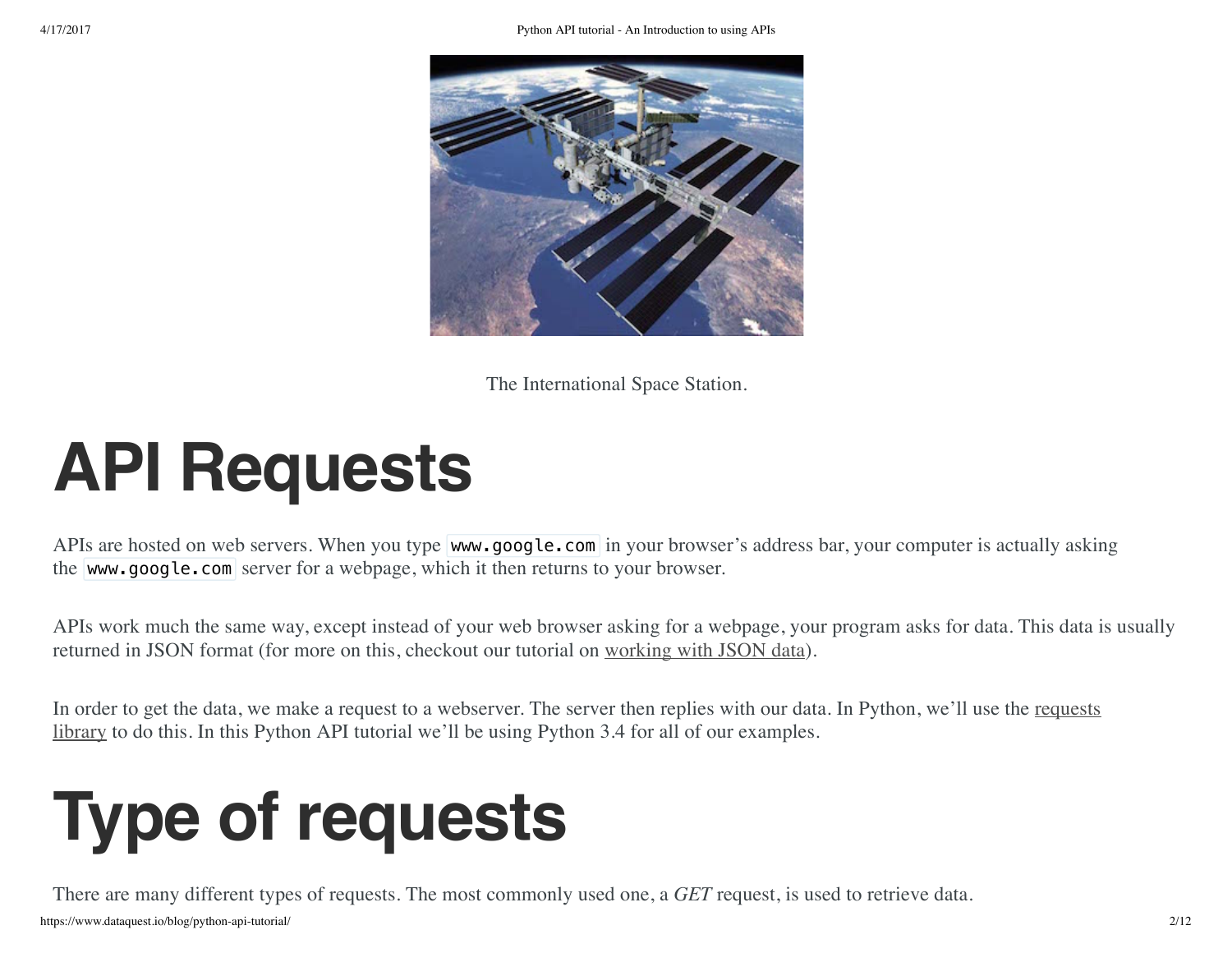We can use a simple *GET* request to retrieve information from the **[OpenNotify](http://open-notify.org/)** API.

OpenNotify has several API endpoints. An endpoint is a server route that is used to retrieve different data from the API. For example, the *(comments endpoint on the Reddit API might retrieve information about comments, whereas the <i>(users endpoint might retrieve*) data about users. To access them, you would add the endpoint to the *base url* of the API.

The first endpoint we'll look at on OpenNotify is the **iss-now.json** endpoint. This endpoint gets the current latitude and longitude of the International Space Station. As you can see, retrieving this data isn't a great fit for a dataset, because it involves some calculation on the server, and changes quickly.

You can see a listing of all the endpoints on OpenNotify [here.](http://open-notify.org/Open-Notify-API/)

The *base url* for the OpenNotify API is http://api.open-notify.org, so we'll add this to the beginning of all of our endpoints.

```
# Make a get request to get the latest position of the interna
response = requests.get("http://api.open-notify.org/iss-now.js
# Print the status code of the response.
print(response.status_code)
```
200

### **Status codes**

The request we just made had a *status code* of 200 . Status codes are returned with every request that is made to a web server. Status codes indicate information about what happened with a request. Here are some codes that are relevant to *GET* requests: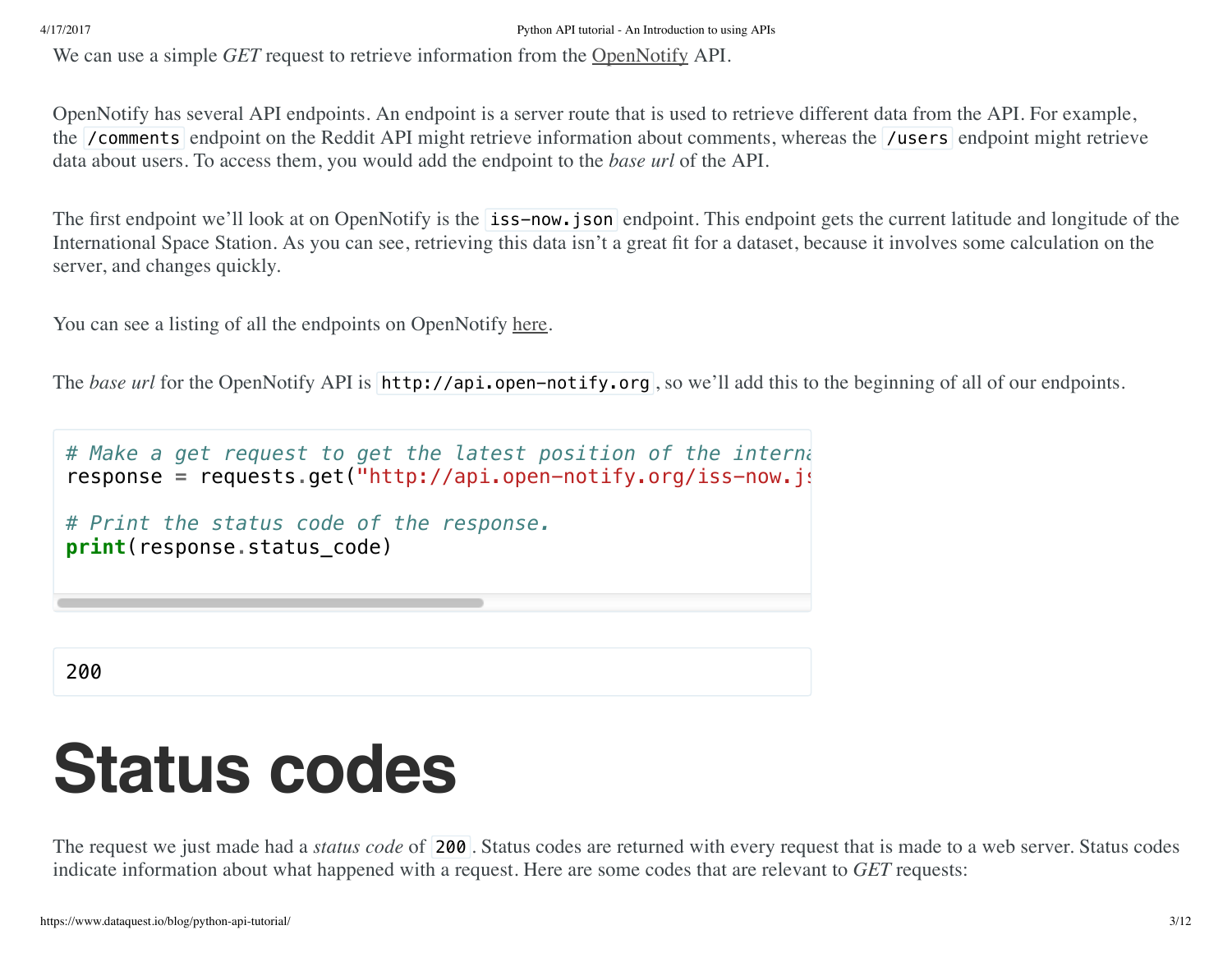- 200 everything went okay, and the result has been returned (if any)  $\bullet$
- 301 the server is redirecting you to a different endpoint. This can happen when a company switches domain names, or an endpoint name is changed.
- 401 the server thinks you're not authenticated. This happens when you don't send the right credentials to access an API (we'll talk about authentication in a later post).
- 400 the server thinks you made a bad request. This can happen when you don't send along the right data, among other things.  $\bullet$
- 403 the resource you're trying to access is forbidden you don't have the right permissions to see it.
- 404 the resource you tried to access wasn't found on the server.  $\bullet$

We'll now make a GET request to [http://api.open-notify.org/iss-pass](http://open-notify.org/Open-Notify-API/), an endpoint that doesn't exist, per the API documentation.



# **Hitting the right endpoint**

iss-pass wasn't a valid endpoint, so we got a 404 status code in response. We forgot to add . json at the end, as the  $\Delta PI$ [documentation](http://open-notify.org/Open-Notify-API/) states.

We'll now make a GET request to http://api.open-notify.org/iss-pass.json.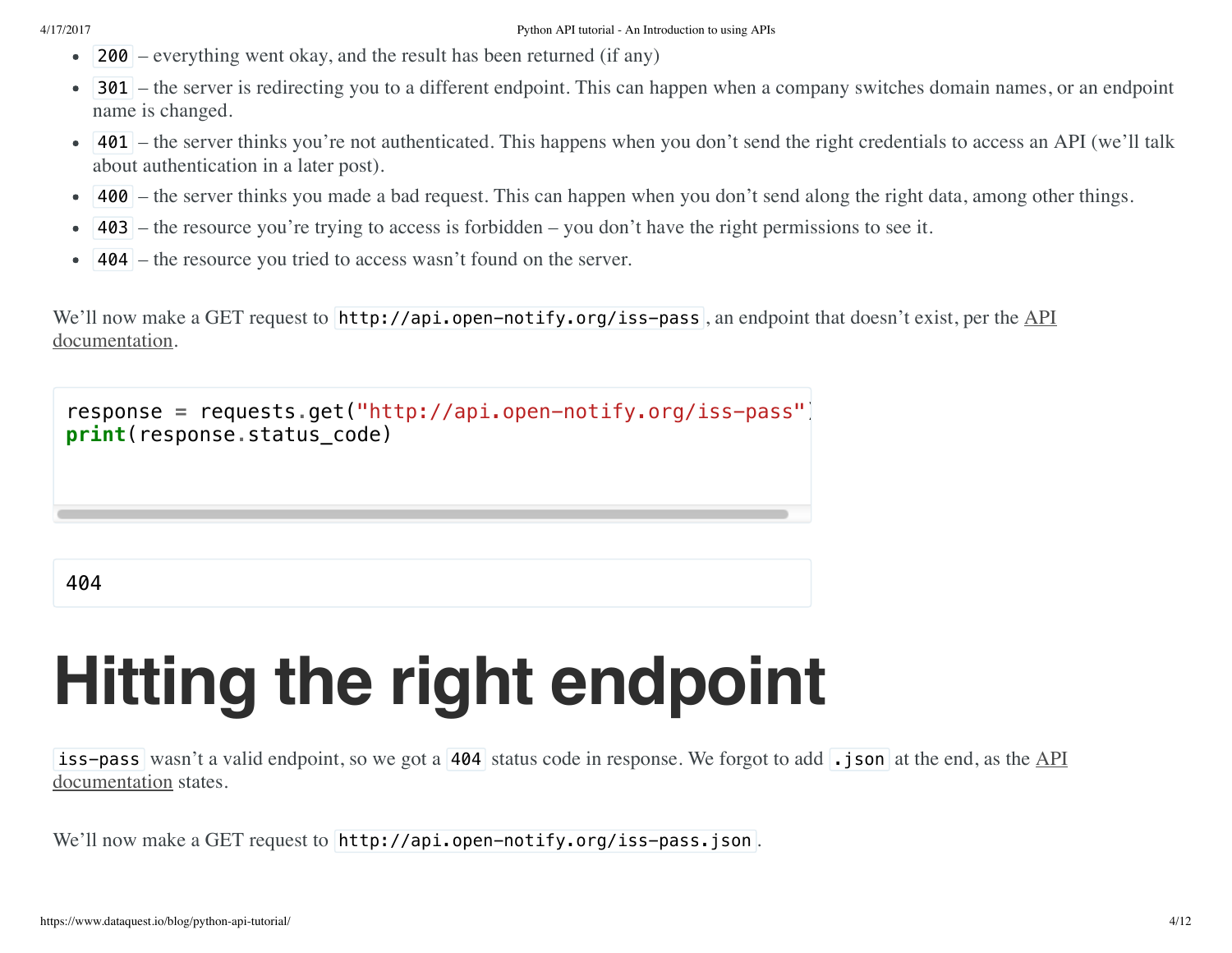response = requests.get("http://api.open-notify.org/iss-pass. **print**(response**.**status\_code)

400

### **Query parameters**

You'll see that in the last example, we got a 400 status code, which indicates a bad request. If you look at the documentation for the OpenNotify API, we see that the ISS [Pass](http://open-notify.org/Open-Notify-API/ISS-Pass-Times/) endpoint requires two *parameters*.

The ISS Pass endpoint returns when the ISS will next pass over a given location on earth. In order to compute this, we need to pass the coordinates of the location to the API. We do this by passing two parameters – latitude and longitude.

We can do this by adding an optional keyword argument, **params**, to our request. In this case, there are two parameters we need to pass:

- lat The latitude of the location we want.
- $\bullet$  | **lon**  $\vert$  The longitude of the location we want.

We can make a dictionary with these parameters, and then pass them into the **requests.get** function.

We can also do the same thing directly by adding the query parameters to the url, like this: http://api.open-notify.org/isspass.json?lat=40.71&lon=-74 .

It's almost always preferable to setup the parameters as a dictionary, because requests takes care of some things that come up, like properly formatting the query parameters.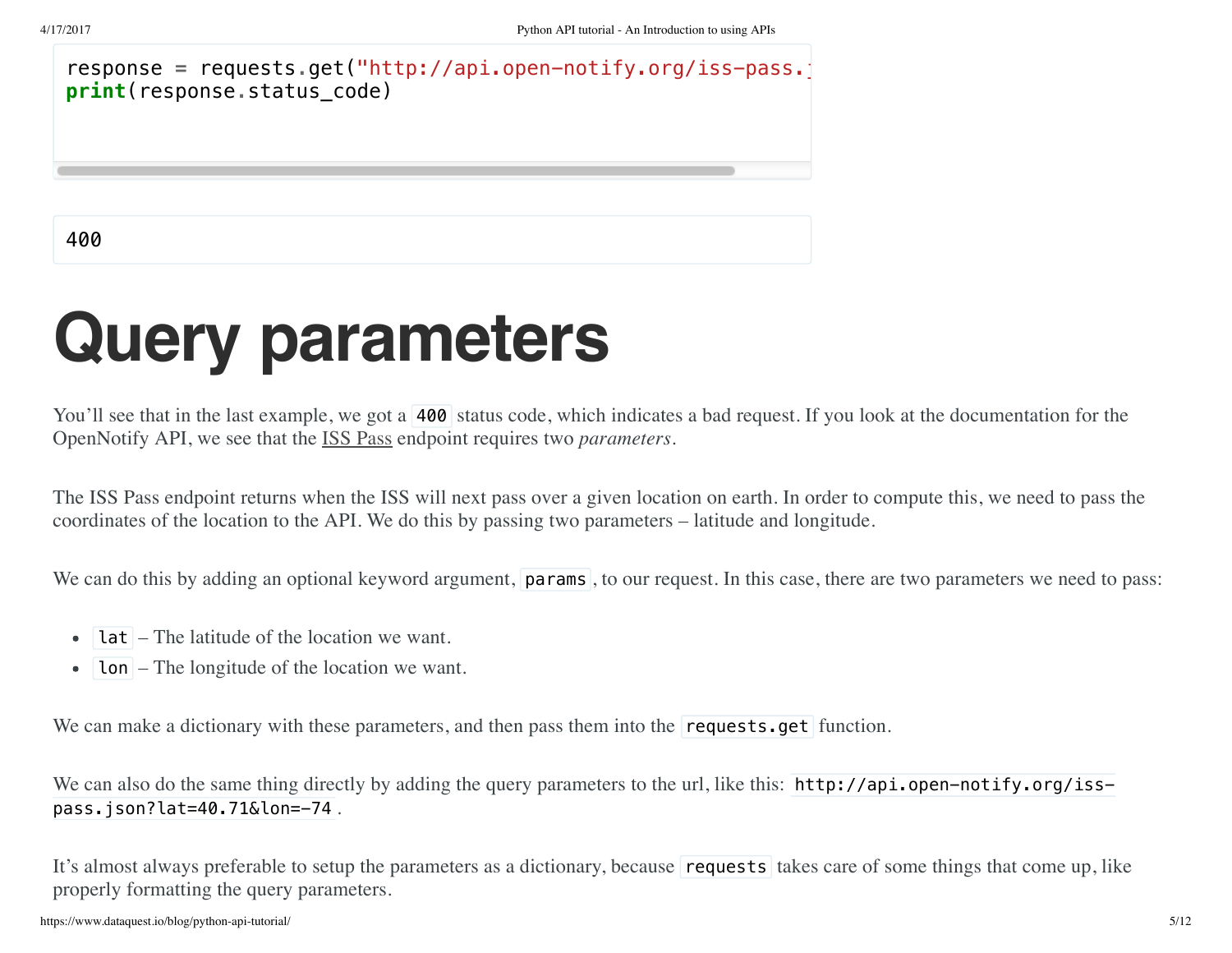We'll make a request using the coordinates of New York City, and see what response we get.

```
# Set up the parameters we want to pass to the API.
# This is the latitude and longitude of New York City.
parameters = {"lat": 40.71, "lon": -74}
# Make a get request with the parameters.
response = requests.get("http://api.open-notify.org/iss-pass.
# Print the content of the response (the data the server retul
print(response.content)
# This gets the same data as the command above
response = requests.get("http://api.open-notify.org/iss-pass.j
print(response.content)
b'{\n "message": "success", \n "request": {\n  "altitude"|
b'{\n "message": "success", \n  "request": {\n   "altitude"|
```
<u> Tanzania (</u>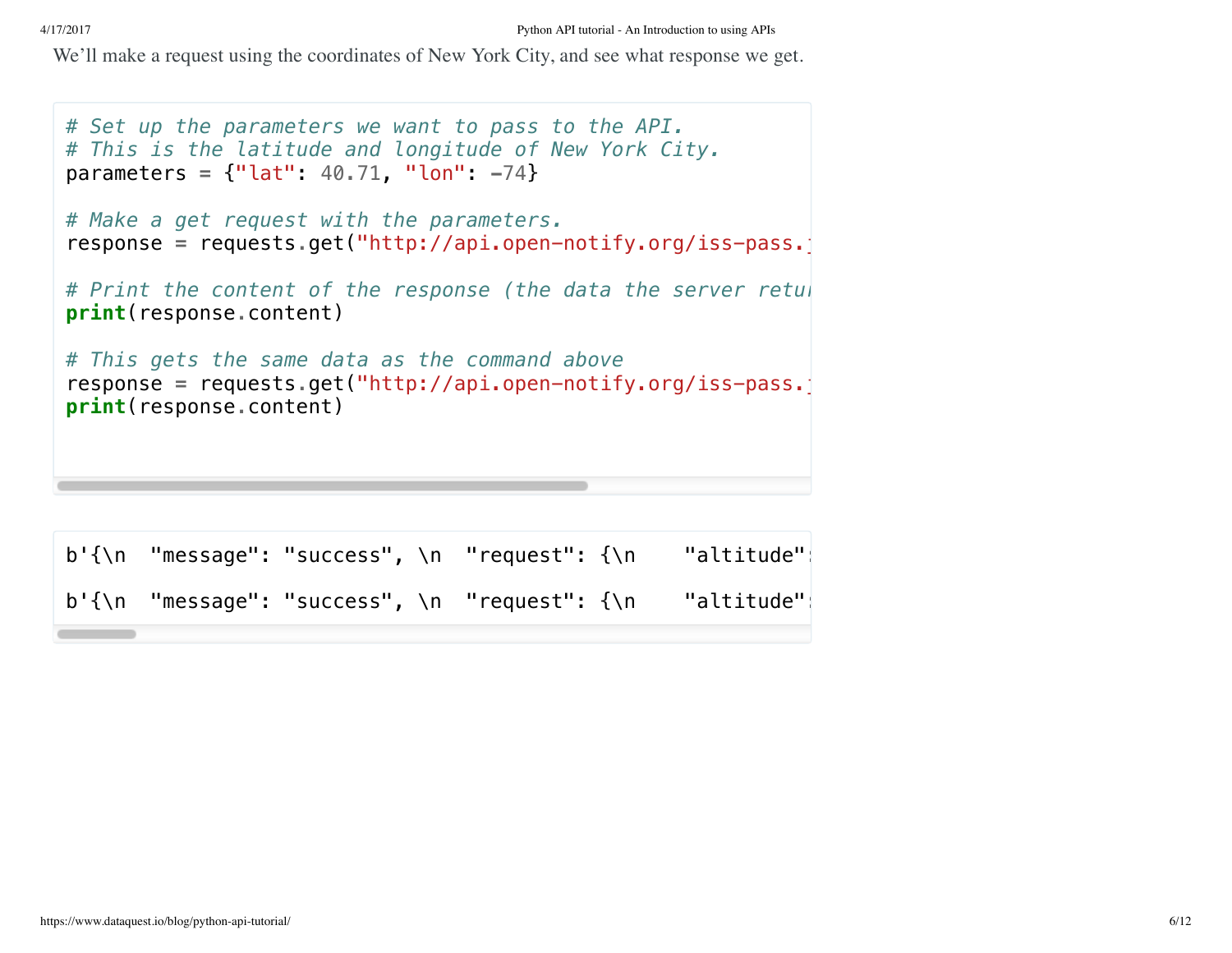

The ISS over New York.

### **Enjoying this post? Learn data science with Dataquest!**

**Learn from the comfort of your browser.**

**Work with real-life data sets.**

**Build a portfolio of projects.**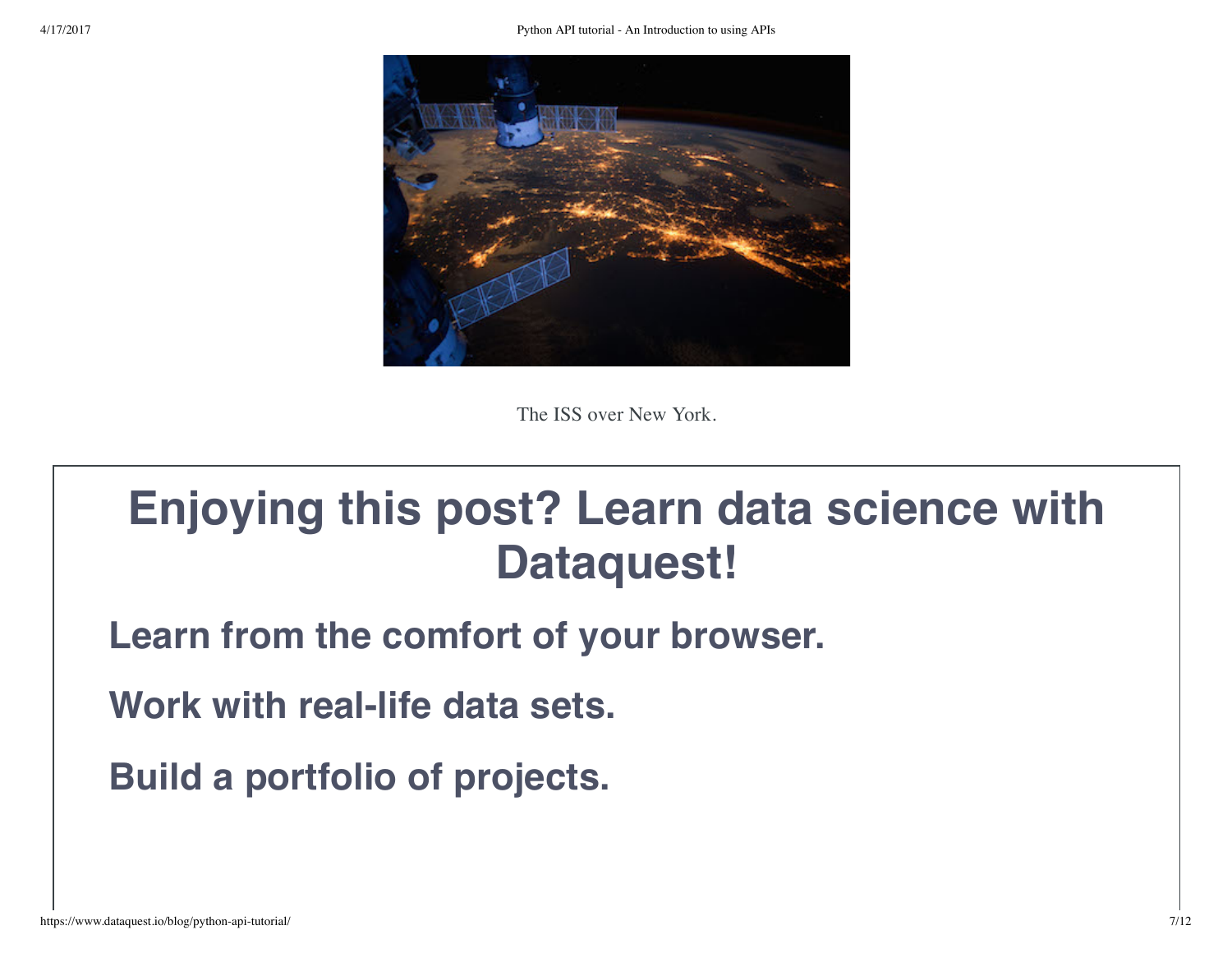### **[Start](https://www.dataquest.io/) for Free**

## **Working with JSON data**

You may have noticed that the content of the response earlier was a string (although it was shown as a bytes object, we can easily convert the content to a string using  $resparsecontrol.decode("utf-8")$ .

Strings are the way that we pass information back and forth to APIs, but it's hard to get the information we want out of them. How do we know how to decode the string that we get back and work with it in Python? How do we figure out the altitude of the ISS from the string response?

Luckily, there's a format called [JavaScript](http://json.org/) Object Notation (JSON). JSON is a way to encode data structures like lists and dictionaries to strings that ensures that they are easily readable by machines. JSON is the primary format in which data is passed back and forth to APIs, and most API servers will send their responses in JSON format.

Python has great JSON support, with the **json** package. The **json** package is part of the standard library, so we don't have to install anything to use it. We can both convert *lists* and *dictionaries* to JSON, and convert strings to *lists* and *dictionaries*. In the case of our ISS Pass data, it is a dictionary encoded to a string in JSON format.

The json library has two main methods:

- dumps Takes in a Python object, and converts it to a string.
- loads Takes a JSON string, and converts it to a Python object.  $\bullet$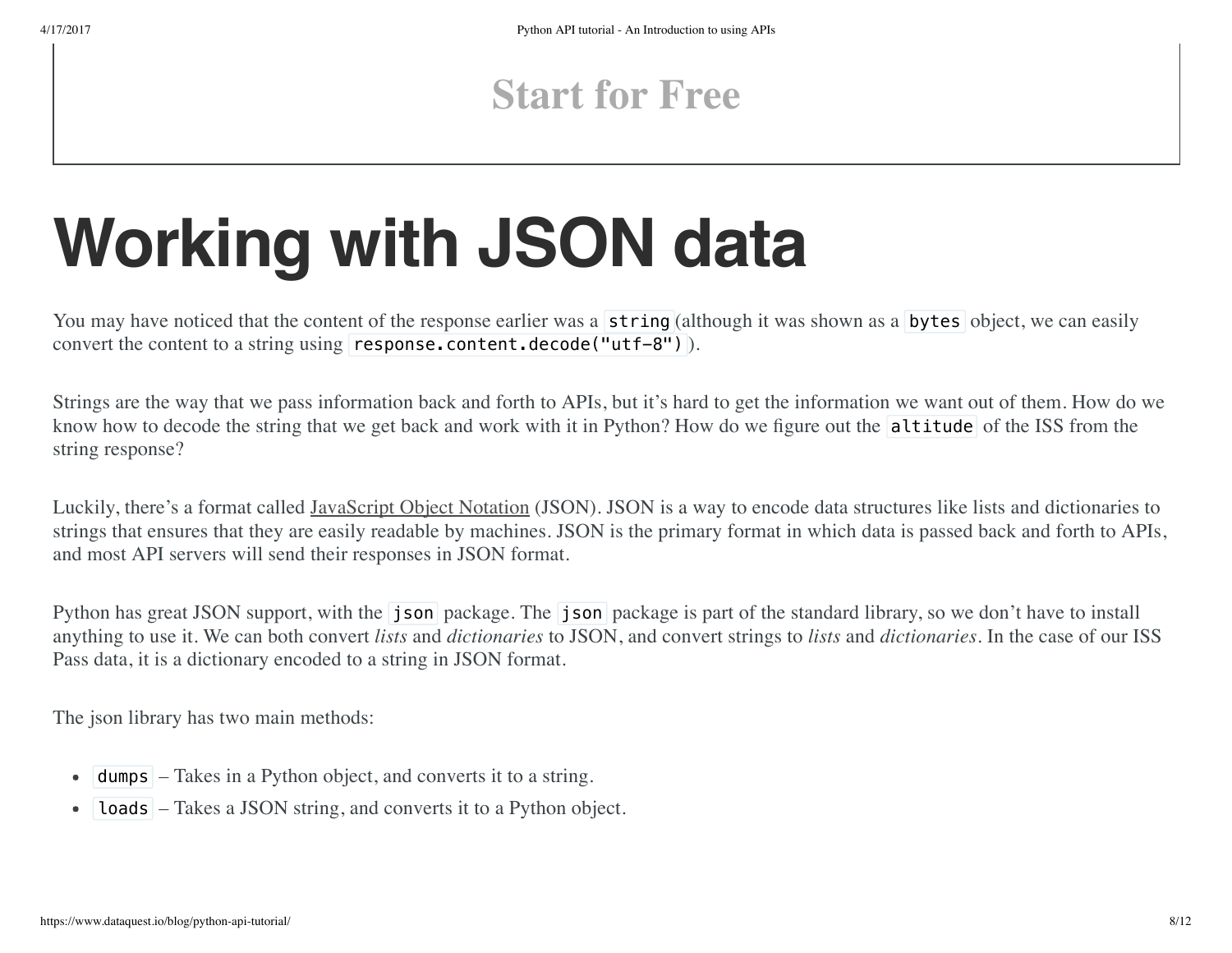```
# Make a list of fast food chains.
best_food_chains = ["Taco Bell", "Shake Shack", "Chipotle"]
# This is a list.
print(type(best_food_chains))
# Import the json library
import json
# Use json.dumps to convert best_food_chains to a string.
best_food_chains_string = json.dumps(best_food_chains)
# We've successfully converted our list to a string.
print(type(best_food_chains_string))
# Convert best_food_chains_string back into a list
print(type(json.loads(best_food_chains_string)))
# Make a dictionary
fast_food_franchise = {
    "Subway": 24722,
    "McDonalds": 14098,
    "Starbucks": 10821,
    "Pizza Hut": 7600
}
# We can also dump a dictionary to a string and load it.
fast_food_franchise_string = json.dumps(fast_food_franchise)
print(type(fast food franchise string))
```
<class 'list'> <class 'str'>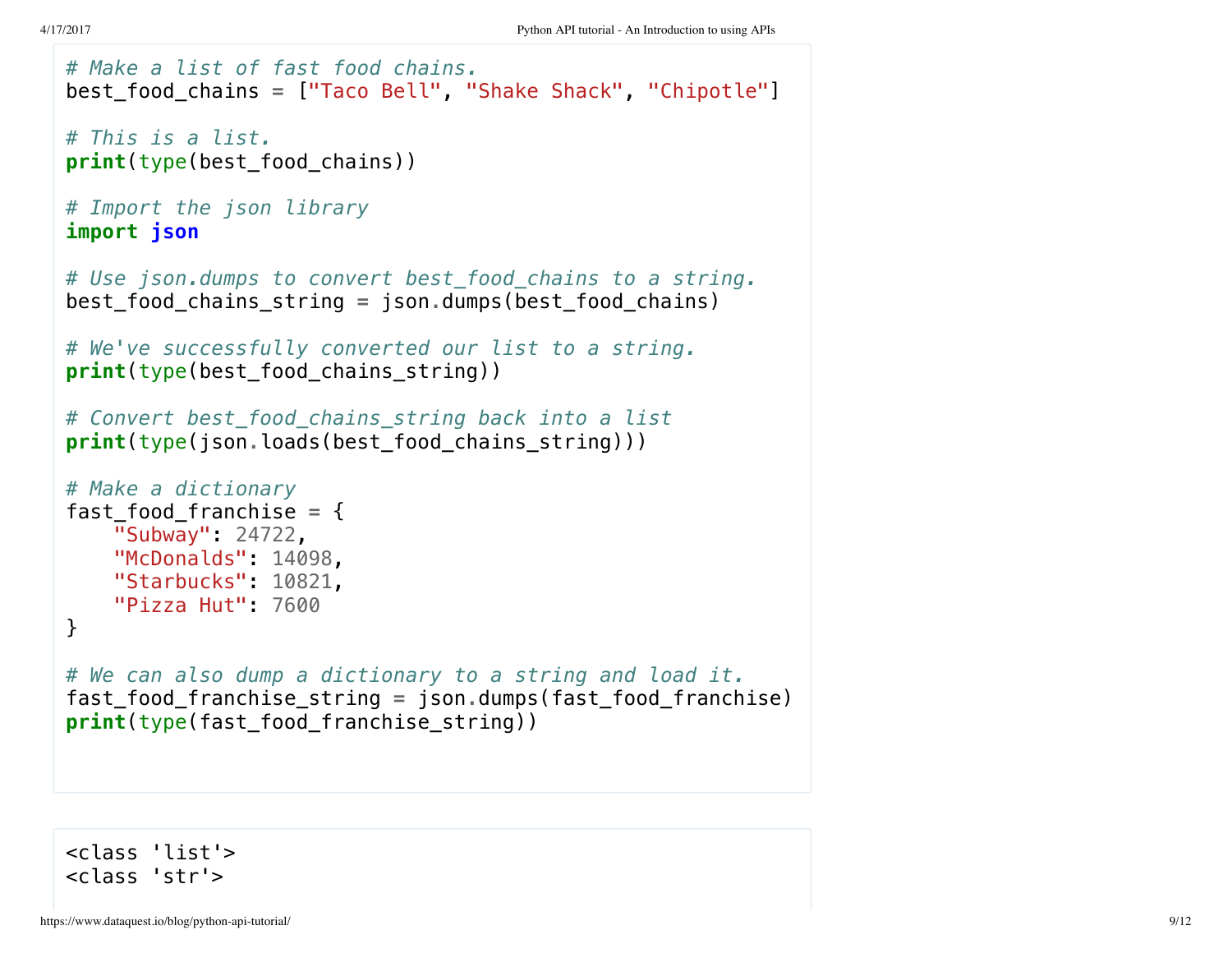<class 'list'> <class 'str'>

# **Getting JSON from an API request**

You can get the content of a response as a python object by using the **.**json() method on the response.

```
# Make the same request we did earlier, but with the coordinat
parameters = {"lat": 37.78, "lon": -122.41}
response = requests.get("http://api.open-notify.org/iss-pass.
# Get the response data as a python object. Verify that it's a dictionary.
data = response.json()
print(type(data))
print(data)
```

```
<class 'dict'>
{'response': [{'risetime': 1441456672, 'duration': 369}, {'rist'}
```
### **Content type**

The server doesn't just send a status code and the data when it generates a response. It also sends metadata containing information on how the data was generated and how to decode it. This is stored in the *response headers*. In Python, we can access this with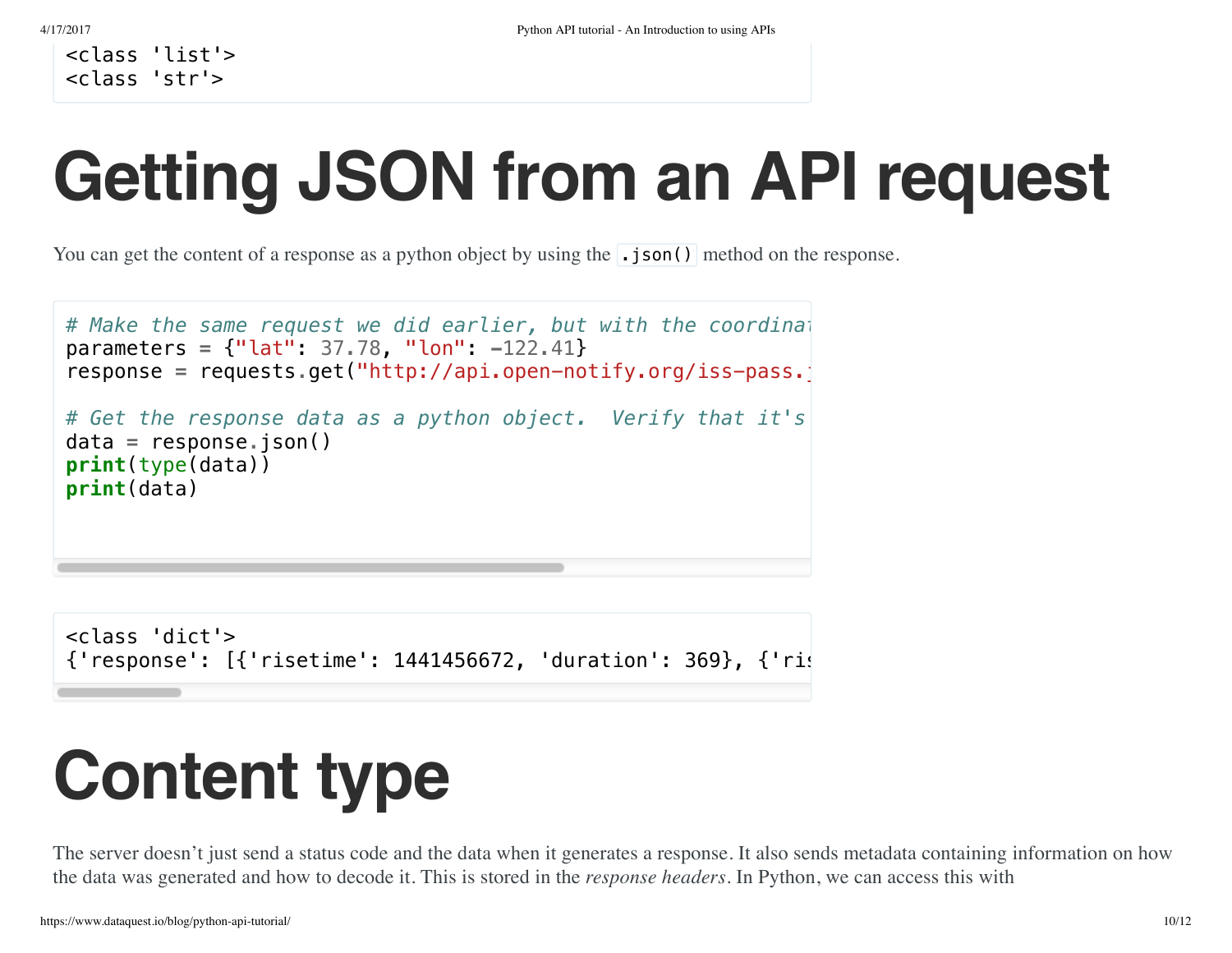the **headers** property of a response object.

The headers will be shown as a dictionary. Within the headers, content-type is the most important key for now. It tells us the format of the response, and how to decode it. For the OpenNotify API, the format is JSON, which is why we could decode it with the json package earlier.

```
# Headers is a dictionary
print(response.headers)
# Get the content-type from the dictionary.
print(response.headers["content-type"])
```
 ${\texttt{``server':}\mid \texttt{'gunicorn/19.3.0'},\mid \texttt{'content-length':}\mid \texttt{'}520',\mid \texttt{'cont}\mid}$ 

### **Finding the number of people in space**

OpenNotify has one more API endpoint, astros.json. It tells you how many people are currently in space. The format of the responses can be found [here.](http://open-notify.org/Open-Notify-API/People-In-Space/)

```
# Get the response from the API endpoint.
response = requests.get("http://api.open-notify.org/astros.json
data = response.json()
```